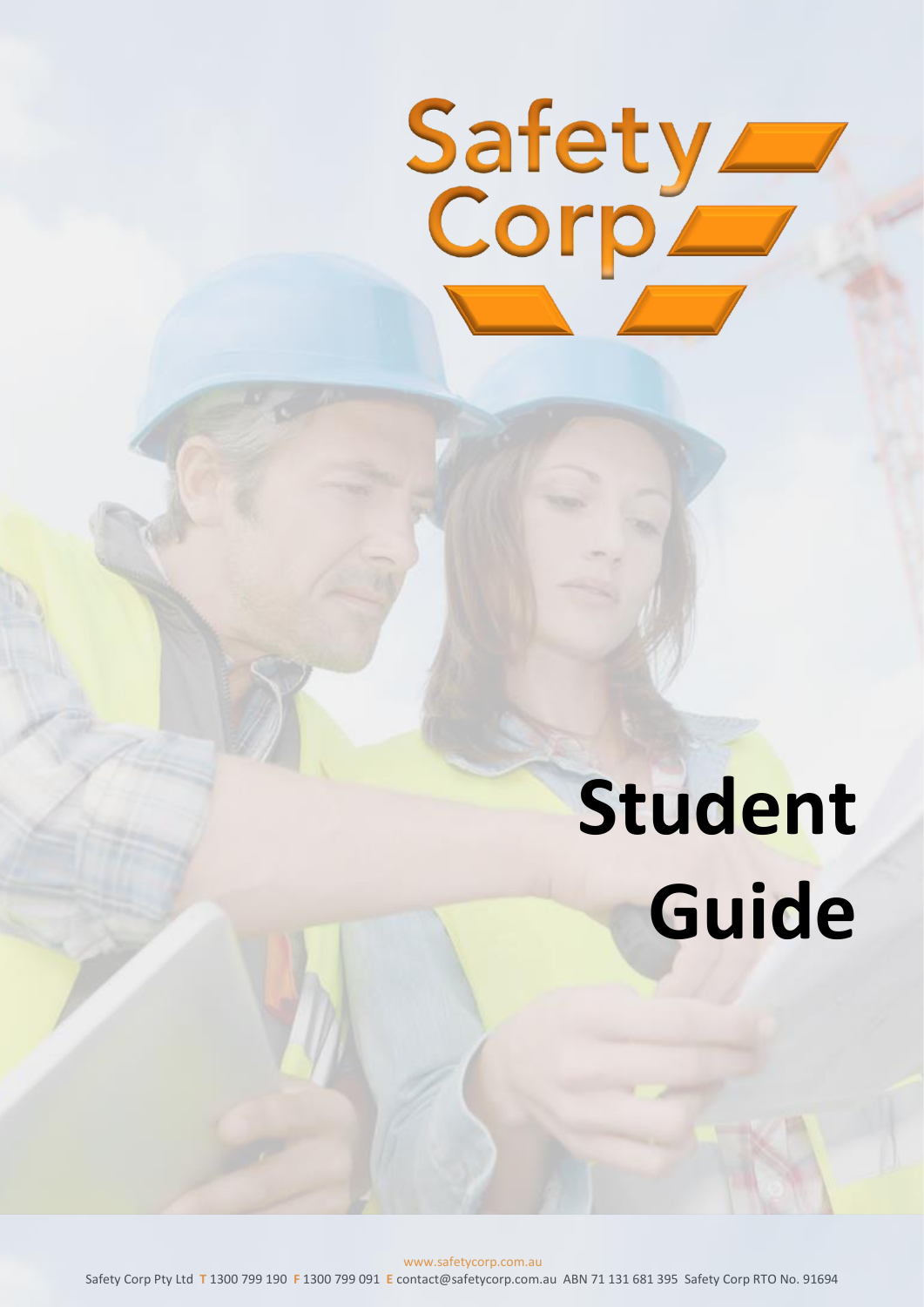

# **Copyright Notice**

All rights reserved.

This product has been produced by Safety Corp Pty Ltd. Copies may be printed and reproduced by photocopying for use within Safety Corp Pty Ltd. The copyright and all other rights in this product remain with Safety Corp Pty Ltd.

#### **Registered Training Organisation**

Safety Corp Pty Ltd is a Registered Training Organisation, RTO Number 91694, registered to delivery training across Australia.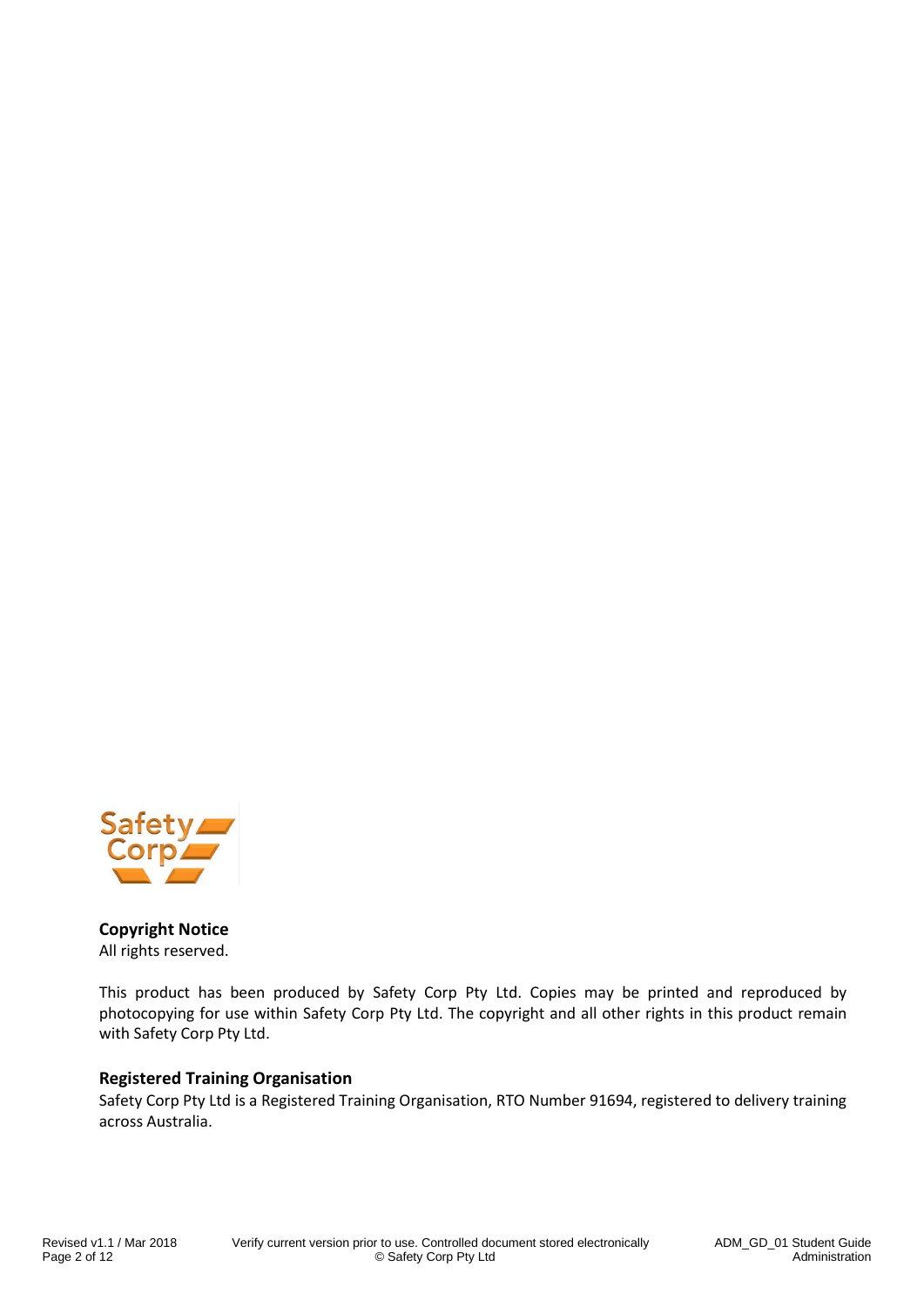

# **Contents**

| 1.  | <b>INTRODUCTION</b>                                            | 4                       |
|-----|----------------------------------------------------------------|-------------------------|
| 2.  | <b>COURSES WE OFFER</b>                                        | 4                       |
| 3.  | <b>FUNDED TRAINING PROGRAMS</b>                                | 4                       |
| 4.  | <b>TRAINING PROVIDER PARTNERSHIPS WITH SAFETY CORP PTY LTD</b> | 5                       |
| 5.  | <b>POLICIES AND PROCESSES</b>                                  | 5                       |
| 6.  | <b>ACCESS AND EQUITY</b>                                       | 5                       |
| 7.  | <b>COMPLAINTS AND APPEALS</b>                                  | 5                       |
| 8.  | FEES REFUND AND CANCELLATION POLICY                            | 6                       |
| 9.  | <b>RECOGNITION OF PRIOR LEARNING POLICY (RPL)</b>              | 6                       |
| 10. | <b>CREDIT FOR PRIOR STUDIES</b>                                | 6                       |
| 11. | <b>STUDENT SUPPORT AND WELFARE</b>                             | $\overline{\mathbf{z}}$ |
| 12. | LANGUAGE, LITERACY AND NUMERACY (LLN) ASSISTANCE               | $\overline{7}$          |
| 13. | <b>FLEXIBLE DELIVERY AND ASSESSMENT PROCEDURES</b>             | 8                       |
| 14. | <b>ENROLMENT</b>                                               | 8                       |
| 15. | UNIQUE STUDENT IDENTIFIER (USI)                                | 8                       |
| 16. | <b>STUDENT INDUCTION</b>                                       | 8                       |
| 17. | <b>STUDENT'S RIGHTS</b>                                        | 9                       |
| 18. | <b>STUDENT'S RESPONSIBILITIES</b>                              | 9                       |
| 19. | <b>DRESS CODE AND FITNESS FOR WORK</b>                         | 9                       |
| 20. | <b>ASSESSMENT METHODS</b>                                      | 10                      |
| 21. | <b>COMPLETING YOUR ASSESSMENTS</b>                             | 11                      |
| 22. | <b>DICTATION OR COPYING OF ASSESSMENT ANSWERS</b>              | 11                      |
| 23. | <b>ASSESSMENT FEEDBACK</b>                                     | 11                      |
| 24. | <b>ISSUING OF CERTIFICATES</b>                                 | 12                      |
| 25. | <b>STUDENT AND EMPLOYER FEEDBACK</b>                           | 12                      |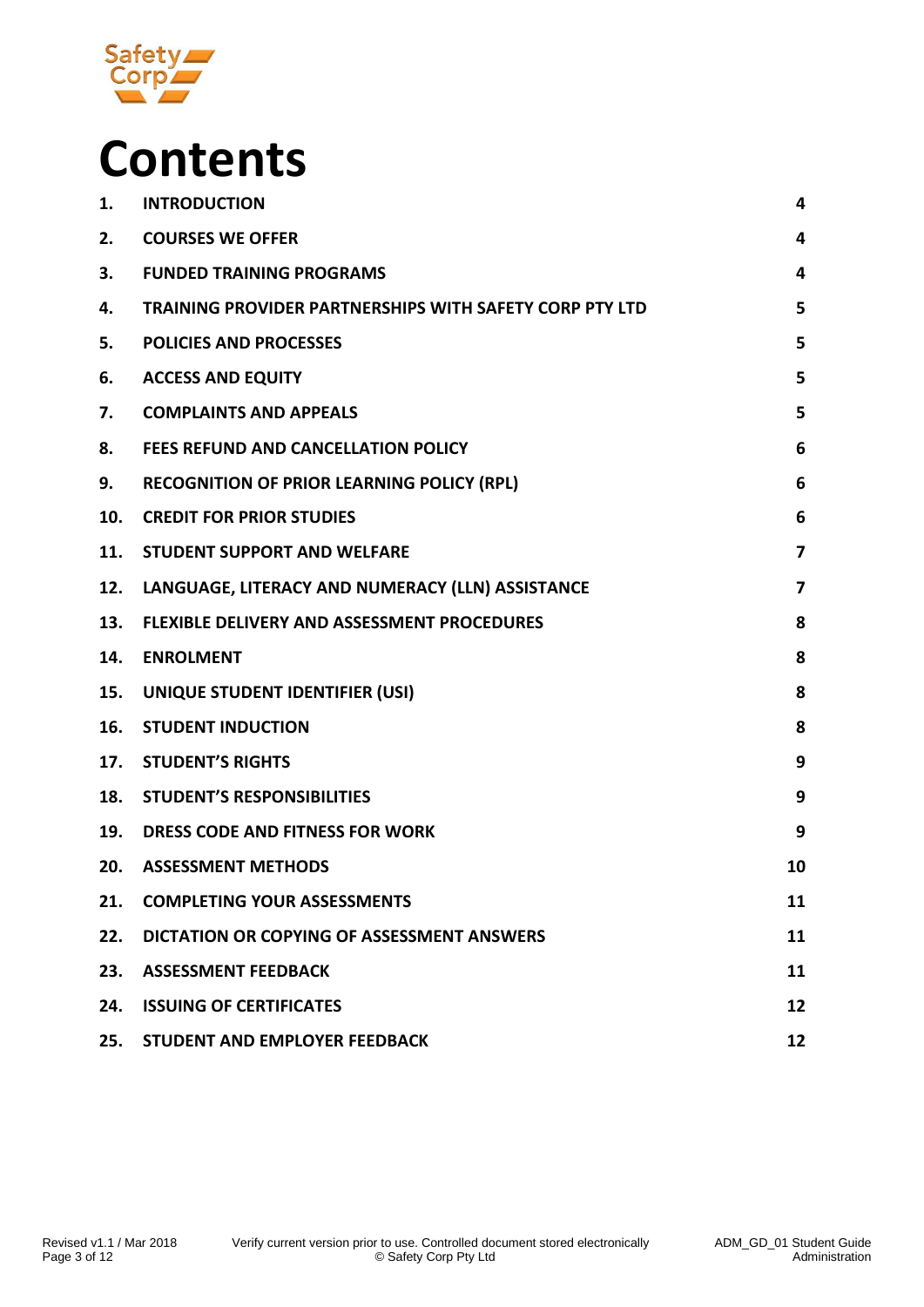

# **Welcome to Safety Corp**

#### <span id="page-3-0"></span>**1. Introduction**

Safety Corp Pty Ltd is a Registered Training Organisation (RTO Provider No. 91694), registered with the Australian Skills Quality Authority (ASQA) to deliver training across Australia.

Our team look forward to assisting you through your course by providing excellence in Training and Assessment services. Please take the time to familiarise yourself with the information within this Student Guide.

All policies and other related documentation can be found on the *[Resources](http://www.safetycorp.com.au/resources)* page on our website: [www.safetycorp.com.au.](http://www.safetycorp.com.au/) If you have any questions or concerns, please do not hesitate to ask your trainer or contact the office on 1300 799 190. Our staff are always happy to support your training course.

#### <span id="page-3-1"></span>**2. Courses We Offer**

Safety Corp's management and personnel pride themselves on our professionalism, approachability and friendliness. Our organisation is totally focused on our trainers, personnel and clients. *You drive our success*.

We are here to support our students through our training programs and to ensure they have an enjoyable learning experience. Safety Corp provides the following training programs:

- Work Health and Safety
- Medical Services
- Civil Construction Plant Operations
- Chemicals
- First Aid
- Enter Confined Space
- Working at Heights
- White Card
- Anaphylaxis and Asthma
- Overhead Powerlines safety
- Horticulture
- Marina Operations
- Community Services

#### *'We offer many courses and individual units of competency'*

Refer to the list of available training on our website [www.safetycorp.com.au](http://www.safetycorp.com.au/) for all current course codes and names that relates to Safety Corp scope of registration

<https://training.gov.au/Organisation/Details/91694> [#](https://training.gov.au/Organisation/Details/91694)

#### <span id="page-3-2"></span>**3. Funded Training Programs**

In addition to corporate and fee for service training, we also offer funded training in NSW, QLD and ACT.

Each funded training program has specific eligibility requirements.

Contact Safety Corp on 1300 799 190 to discuss your eligibility, skills, knowledge and experience and recommend the funded training program most suitable for you.

#### **NSW – Smart and Skilled**

- Entitlement Full Qualifications
- Entitlement Apprenticeships and Traineeships Qualifications
- Targeted Priorities Full Qualifications
- Targeted Priorities Prevocational and Part **Qualifications**

For further information about NSW funded training programs please refer to Smart and Skilled NSW website: <https://smartandskilled.nsw.gov.au/>

#### **QLD**

- Certificate 3 Guarantee
- User Choice (Apprenticeship and Traineeship)
- Higher Level Skills
- Skilling Queenslanders for Work

For further information about QLD funded training programs please refer to Queensland Government's website:

<https://training.qld.gov.au/providers/funded>

#### **ACT**

- Apprenticeship and Traineeships
- Skilled Capital

For further information about ACT funded training programs please refer to ACT Government's website: <https://www.skills.act.gov.au/>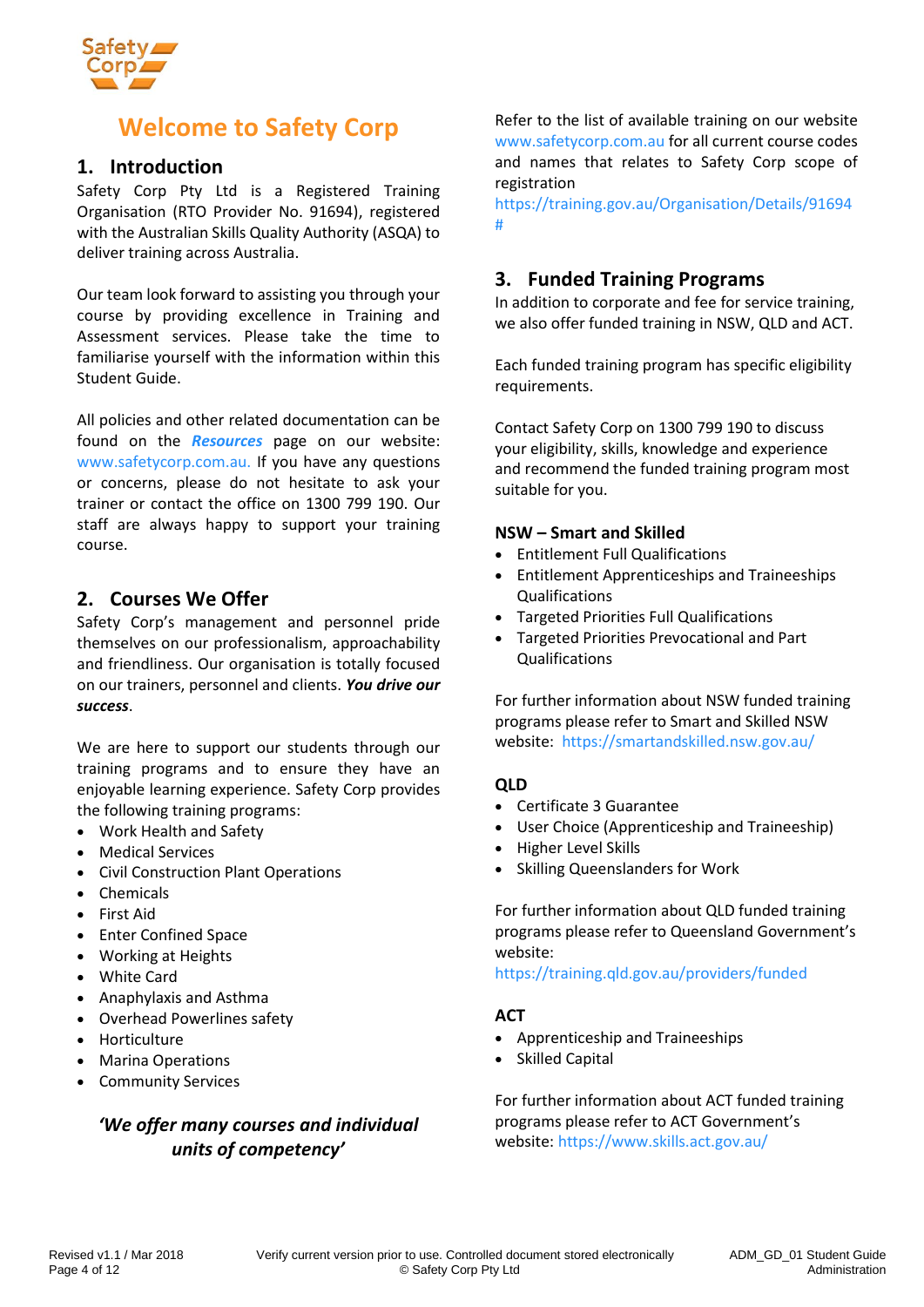

#### <span id="page-4-0"></span>**4. Training Provider Partnerships with Safety Corp Pty Ltd**

A number of training organisations have formed partnerships with Safety Corp to deliver accredited training and assessment on behalf of and under the auspices of Safety Corp Pty Ltd.

If you have enrolled in a course with one of our partnered training providers, they will assist with:

- the enrolment process
- collect course fees
- deliver and assess training
- collect student feedback

Once the training and assessments have been completed and students have been deemed competent, Safety Corp Pty Ltd will review the marked assessments and will issue Statements of Attainment and/or Qualifications upon successful completion of accredited courses.

# **Safety Corp Policies**

#### <span id="page-4-1"></span>**5. Policies and Processes**

Safety Corp has a range of policies and processes available, for your reference. For ease of use we have added these to the *[Resources](http://www.safetycorp.com.au/resources)* page on our website [www.safetycorp.com.au](http://www.safetycorp.com.au/)

Resources include:

- Access and Equity
- Assessment Standards and Criteria
- Client Complaints and Appeals
- Fees Refunds and Cancellation
- Foundation Skills
- Privacy
- Recognition
- Smart and Skilled Enrolment Process
- Students Record

#### <span id="page-4-2"></span>**6. Access and Equity**

Safety Corp is committed to ensuring that we offer training opportunities to all people on an equal fair basis and free from bias. We will provide flexible learning and assessment options to help you in completing your training.

Safety Corp will ensure all:

- training and assessment policies and procedures incorporate access and equity principles
- enrolments will be conducted in an ethical and responsible manner at all times, ensuring fairness and compliance with Equal Opportunity legislation
- students have access to the benefits of training and assessment irrespective of their age, background, culture, disability, ethnicity, geographic location, gender, race, religion, sexual preference, socio-economic background, marital status or family responsibility
- students have access to our student support services, student portal, training resources, assessments, trainers, and facilities

#### <span id="page-4-3"></span>**7. Complaints and Appeals**

Safety Corp treats complaints and appeals very seriously and we will deal with these in an effective and timely manner. Typically, all complaints are resolved within three weeks.

If you are unhappy or dissatisfied with your training or an aspect of our service delivery, speak with your trainer in attempt to resolve the matter. If the issue is with your trainer and you prefer to not to approach the trainer, then contact the RTO Manager to discuss the issue.

Should the complaint or appeal not be resolved in the first instance, then the Student is requested to formally lodge a complaint or appeal by completing the Continuous Improvement form available from the Trainer or RTO Manager or email: [rto@safetycorp.com.au](mailto:rto@safetycorp.com.au) You can refer to the complaints and appeals process as per the Policy and Guidelines on *[Resources](http://www.safetycorp.com.au/resources)* on our website: [www.safetycorp.com.au](http://www.safetycorp.com.au/)

Safety Corp customers can contact and seek assistance from the RTO Manager of Safety Corp on 1300 799 190 or throug[h rto@safetycorp.com.au](mailto:rto@safetycorp.com.au)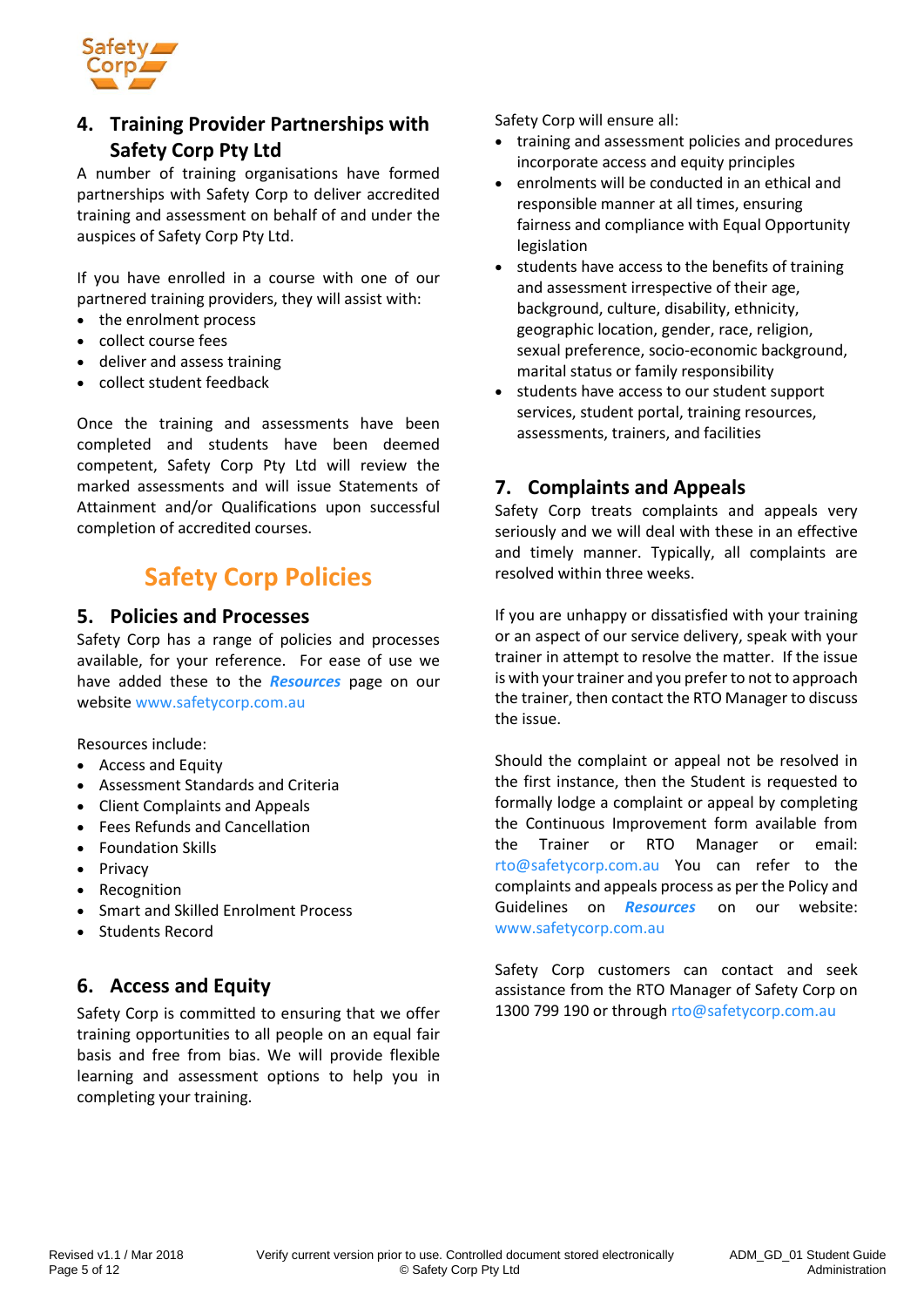

#### <span id="page-5-0"></span>**8. Fees Refund and Cancellation Policy**

Upon booking confirmation, you will be issued a tax invoice outlining course fees where applicable and payment methods. Please talk to our Safety Corp representative for your payment plan options.

Safety Corp does not accept payment of more than \$1,500.00 from each individual student prior to the commencement of their course (no matter how these fees are collected). For individual students, fees can be paid in full prior to the commencement of training in the case where the total amount invoiced does not exceed \$1,500. If the total fees exceed \$1,500, a deposit is required prior to commencement of training, and the remainder of fees are paid according to the agreed payment plan and prior to issuing a certificate.

For employers, the \$1,500 limit does not apply and payment of invoice/s can be made as per agreed payment terms as specified in tax invoice. Certificates cannot be issued until all payment has been made.

There are a number of circumstances where a refund of fees will be available. For our Fees Refunds and Cancellation policy and procedures please see the *[Resources](http://www.safetycorp.com.au/resources)* page on our website.

On the completion of the training program, certificates will be issued within 30 calendar days of the student being assessed as meeting the requirements and providing all agreed fees the student owes to the RTO have been paid.



#### <span id="page-5-1"></span>**9. Recognition of Prior Learning Policy (RPL)**

Safety Corp recognises that students might acquire vocational skills from a variety of different sources, other than formal training. These skills are valid, irrespective of how they were acquired.

If you believe you have skills and knowledge that would be covered in the training programs offered by Safety Corp, you are advised to apply at time of enrolment to have your skills and knowledge assessed and where appropriate have the training program reduced. You can make an application for Recognition of Prior Learning at any time during the training program. An RPL application pack is available from the RTO Manager.

Safety Corp will recognise nationally accredited training delivered by other training organisations. These qualifications will be recognised and where appropriate could be used to reduce any training program being offered by us.

You will be required to produce a certified copy or the original certificate to the RTO Manager or in some cases the trainer, who will make note of the qualification in our record system. This is typically applicable where students produce a pre-requisite qualification for a course they are currently wishing to undertake.

#### <span id="page-5-2"></span>**10. Credit for Prior Studies**

Credit for prior studies is available to all students enrolling in any of the training programs on our scope of registration.

Safety Corp will provide credit to students for units of competency and/or qualification on the basis of outcomes gained by a student through participation in courses of nationally training package qualifications with another Registered Training Provider (unless licensing or regulatory requirements prevent this). The documents issued will be authenticated by Safety Corp to grant the Credit.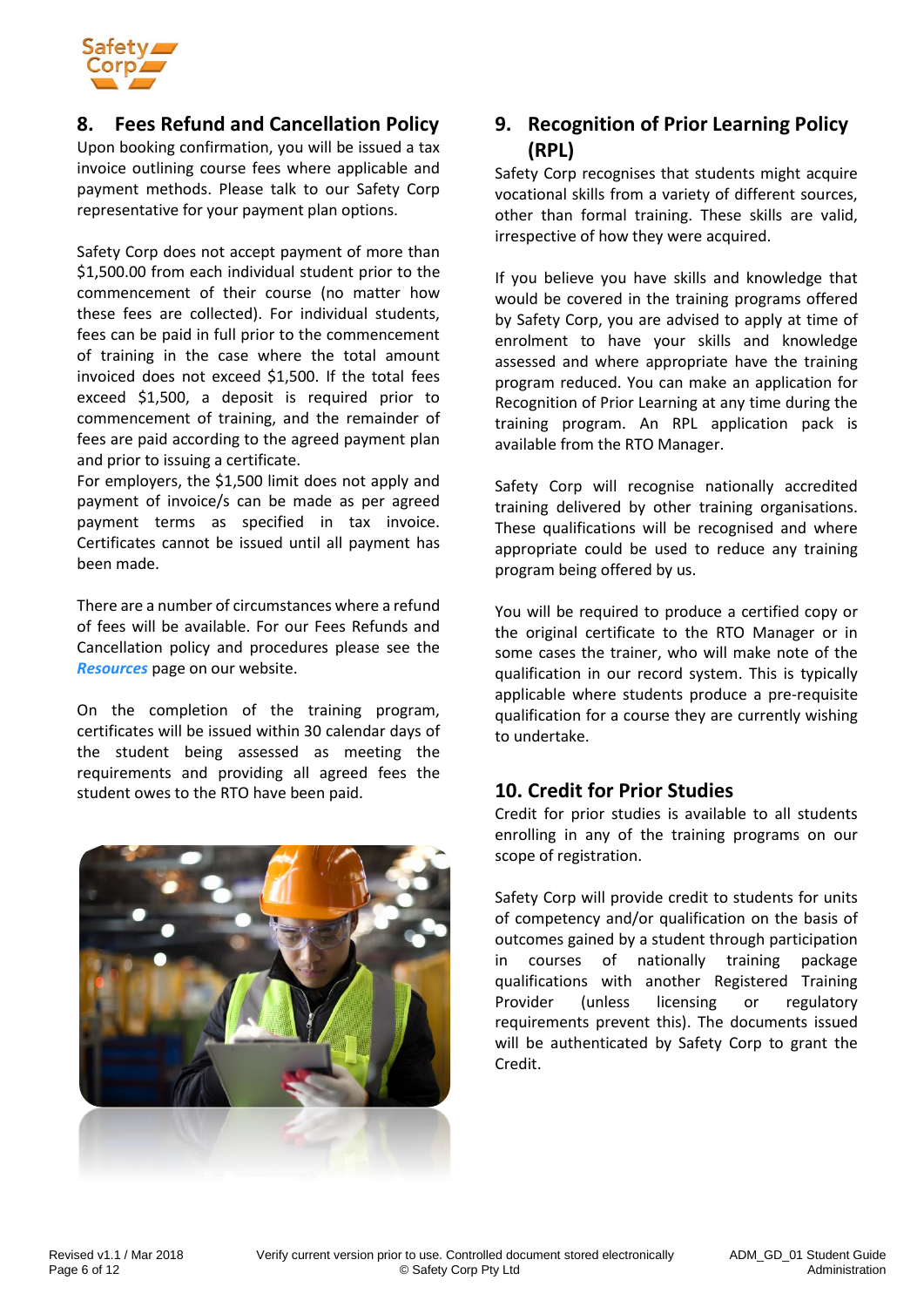

# **Support for Safety Corp Students**

#### <span id="page-6-0"></span>**11. Student Support and Welfare**

Safety Corp will determine your support needs at enrolment and make every effort to provide access to the educational and support services necessary for you to meet the requirements of the course as specified in training packages or VET accredited courses. Additional resources may be required to offer this support. If so, these costs must be covered by you.

In the event that you are experiencing any difficulties with your studies we would recommend that you see your trainer, or Safety Corp's Student Support Officer. We will make every effort to support you in your studies; this could be through additional coaching, mentoring or through any other identified way.

Should you be experiencing any personal difficulties you should make contact directly with the RTO Manager who will assist you to the full extent of our capacity.

Support services may include but not limited to the following:

- At enrolment, you are requested to advise if you have any disability, physical or other impairments which may affect your ability to successfully complete the course. We encourage you to discuss your special needs with Safety Corp's trainers and/or our Student Support Officer
- Traineeship and student induction
- identify your language, literacy and numeracy (LLN) skills
- reasonable adjustments to training and assessment methods to cater for students with special needs
- study support and study skills program
- language, literacy and numeracy (LLN) programs or referrals to these programs
- providing equipment, resources and/or programs to increase access for students with disabilities and other students in accordance with access and equity principles
- use of trained support staff including specialist trainers, note-takes and interpreters
- the provision of learning materials in alternative formats

Please contact your trainer or Safety Corp's Student Support Officer on 1300 799 190 for a confidential discussion regarding support services you require to assist with completing your course.

If your needs exceed Safety Corp's support capacity, we will refer you onto an appropriate external agency. A list of external agencies will be provided to you at the commencement of your course where you can contact them directly should you require their services. If so, these costs will be covered by you.

#### <span id="page-6-1"></span>**12. Language, Literacy and Numeracy (LLN) Assistance**

Prior or at enrolment, we will provide you with a LLN test to check your readiness to undertake the course level you wish to enrol in.

Our course standard material contains written documentation and limited numerical calculations. We recognise that not all people are able to read, write and perform calculations to the same standards. We will endeavour to help you where we can to accommodate anyone with difficulties with language, literacy or numeracy (LLN).

In the event that your needs exceed our skill to assist you with enhancing your LLN skills, we will refer you to an external support provider such as an appropriate LLN professional to further assist you. If so, these costs will be covered by you.

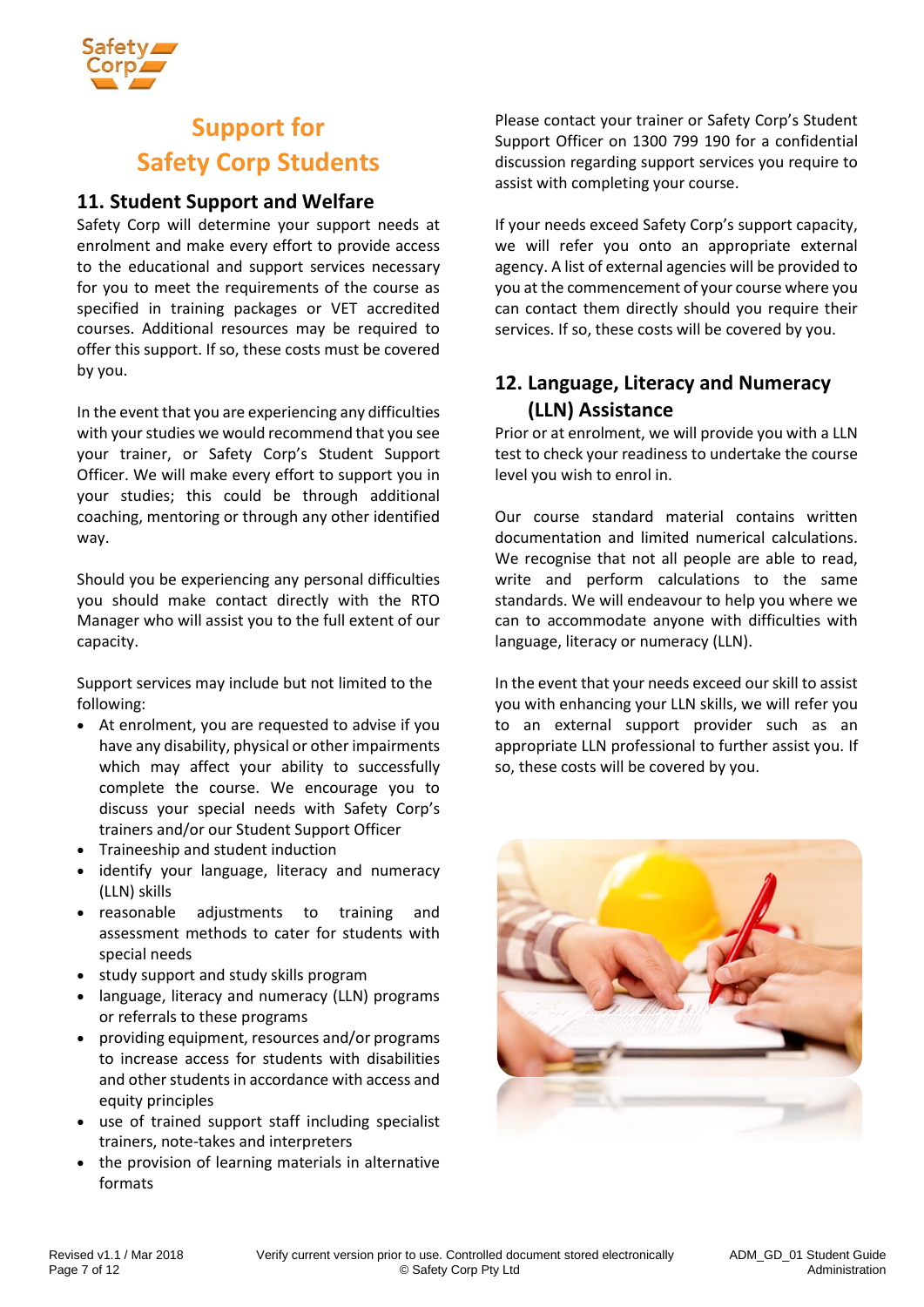

#### <span id="page-7-0"></span>**13. Flexible Delivery and Assessment Procedures**

Safety Corp recognises that not all students learn in the same manner, and that with an amount of "reasonable adjustment", students who may not learn best with traditional learning and assessment methods will still achieve good results.

Safety Corp will make any necessary adjustment to meet the needs of a variety of students, the ability to complete a written assessment is not to be interpreted as a barrier to competency, provided that the student can verbally demonstrate competency. These adjustments may include having someone read assessment materials to students or they may include having someone record the student's spoken responses to assessment questions.

Safety Corp undertakes to assist students to achieve the required competency standards where it is within our ability. Where we cannot assist a student, we will refer them, where possible, to an agency that can assist. Any further questions can be referred to your trainer or to the RTO Manager.

## **Commencement of Training**

#### <span id="page-7-1"></span>**14. Enrolment**

Whether you are participating through your employer or as an individual, Safety Corp will provide you with an email with details of how to complete your enrolment online, which consists of 2 steps:

- Accessing Google Chrome internet browser via a desktop computer, laptop, tablet or smart phone. The student's USI is captured during step 1 of the enrolment process and is then verified in our student management data base (see next section for more details).
- Completing "*Safety Corp Online Enrolment*" form where you provide your personal details. You will receive an email confirming your enrolment and providing your login details to our student portal after you complete the enrolment form.

#### **NSW - Smart and Skilled enrolment process**

For more information on the Smart & Skilled enrolment process, please refer to the *[Resources](http://www.safetycorp.com.au/resources)* page on our website.

#### <span id="page-7-2"></span>**15. Unique Student Identifier (USI)**

As of 1 January 2018 it is mandatory for ALL students to provide a valid USI number upon enrolment. Your USI links to an online account which contains all your accredited training records which you have completed from 1 January 2015 onwards. You can apply for your USI through the Department of Industry: [https://www.usi.gov.au/students/create](https://www.usi.gov.au/students/create-your-usi)[your-usi](https://www.usi.gov.au/students/create-your-usi)

Alternatively, you can authorise one of our staff to apply for the USI on your behalf. In this case you are required to provide at least one form of identification (ID); ie driver's licence, passport or Medicare card.

It is important for you to provide an accurate USI number as we need to successfully validate your USI prior to issuing your certificate.

#### <span id="page-7-3"></span>**16. Student Induction**

Your trainer will provide you with all the guidelines for your course. Your trainer is responsible for the delivery of training and undertaking assessments. Trainers are the subject matter experts in their respective fields. Trainers and assessors continuously review programs to ensure the changing regulatory and legislative requirements are implemented. Your trainer will inform you of the following 'housekeeping' requirements whilst you are undertaking training:

- Emergency evacuation procedures
- Exit(s) and exit routes
- Student amenities including tea and coffee facilities
- Designated training areas
- Requirements for leaving the site
- All signs and warnings including designated smoking areas.

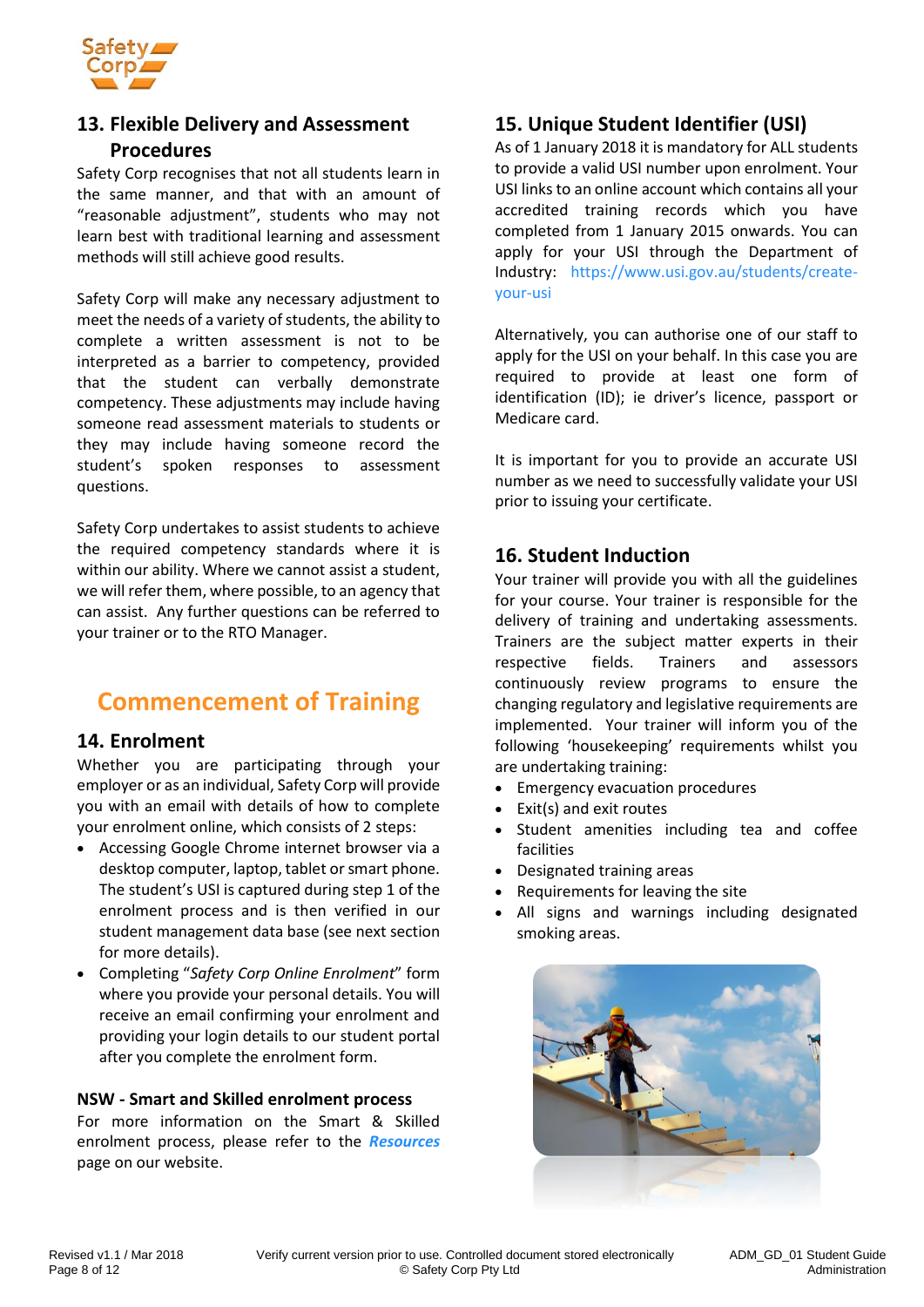

# **Student Requirements**

#### <span id="page-8-0"></span>**17. Student's Rights**

While undertaking training and assessment at Safety Corp you have the right to:

- Confidentiality
- Be safe and comfortable
- High quality training and assessment
- Appeal assessment decisions
- Fair assessment
- Be treated with respect by fellow Students and staff
- A harassment free environment
- A discrimination free environment

#### <span id="page-8-1"></span>**18. Student's Responsibilities**

It is your responsibility to:

- Self disclose disabilities and/or special needs at enrolment. This will allow Safety Corp to make reasonable adjustments for any required special needs
- Attend scheduled training
- Complete tasks or assessments by the required date
- Ensure you comply with Safety Corp's terms and conditions
- Discuss with your trainer if you are having trouble with the course work or you feel you need extra help or support to complete your training
- Maintaining the competency record book or work evidence guide if one has been issued

It is important for you to inform your Safety Corp trainer *by email* where any of the following changes occur:

- Contact details (name, address, telephone number etc.)
- If you unable to attend a scheduled training or submit an assessment
- If you are unable to continue and complete the course
- If you are withdrawing from the course

#### <span id="page-8-2"></span>**19. Dress Code and Fitness for Work**

All students are reminded of the need to arrive at Safety Corp classes '*fit for work'* and ready to commence the training program. This encompasses meeting the following requirements including any specifications as advised and directed prior to course commencement:

- Wear clean and neat casual clothing and/or appropriate safety clothing if requested or applicable;
- Appropriate and relevant footwear to be worn at all times during classes and assessments. (Students wearing sandals and thongs will be excluded from participation); and
- Being adequately rested and alert, with a demonstrated ability to actively focus on and participate in all aspects of the training program.

#### Not Acceptable aspects of *'fit for work'*

Being under the apparent influence of any drugs and/or alcohol, even from the night before; lacking or insufficient sleep resulting in tiredness and general malaise from 'the night before' or 'non-work life' activities.

Where students present for their training program in a state that is deemed not '*fit for work*', action may be taken including being sent home. This will be at the trainer's discretion and the students will be advised accordingly.

#### **Safety Corp Code of Conduct**

The promotion of a safe and effective learning environment depends on appropriate mutual behaviours and conduct. A failure to comply may result in disciplinary action begin taken and possible exclusion from training. It is essential that all Students observe the following requirements as they are fundamental to the safe and successful delivery of training and assessment activities.

#### **Legitimate Directions**

Students shall follow all legitimate directions given by their trainer.

#### **Respect and due consideration for others**

All staff, students and any other persons or their possessions shall be treated with respect and due consideration harassment in any form will not be tolerated.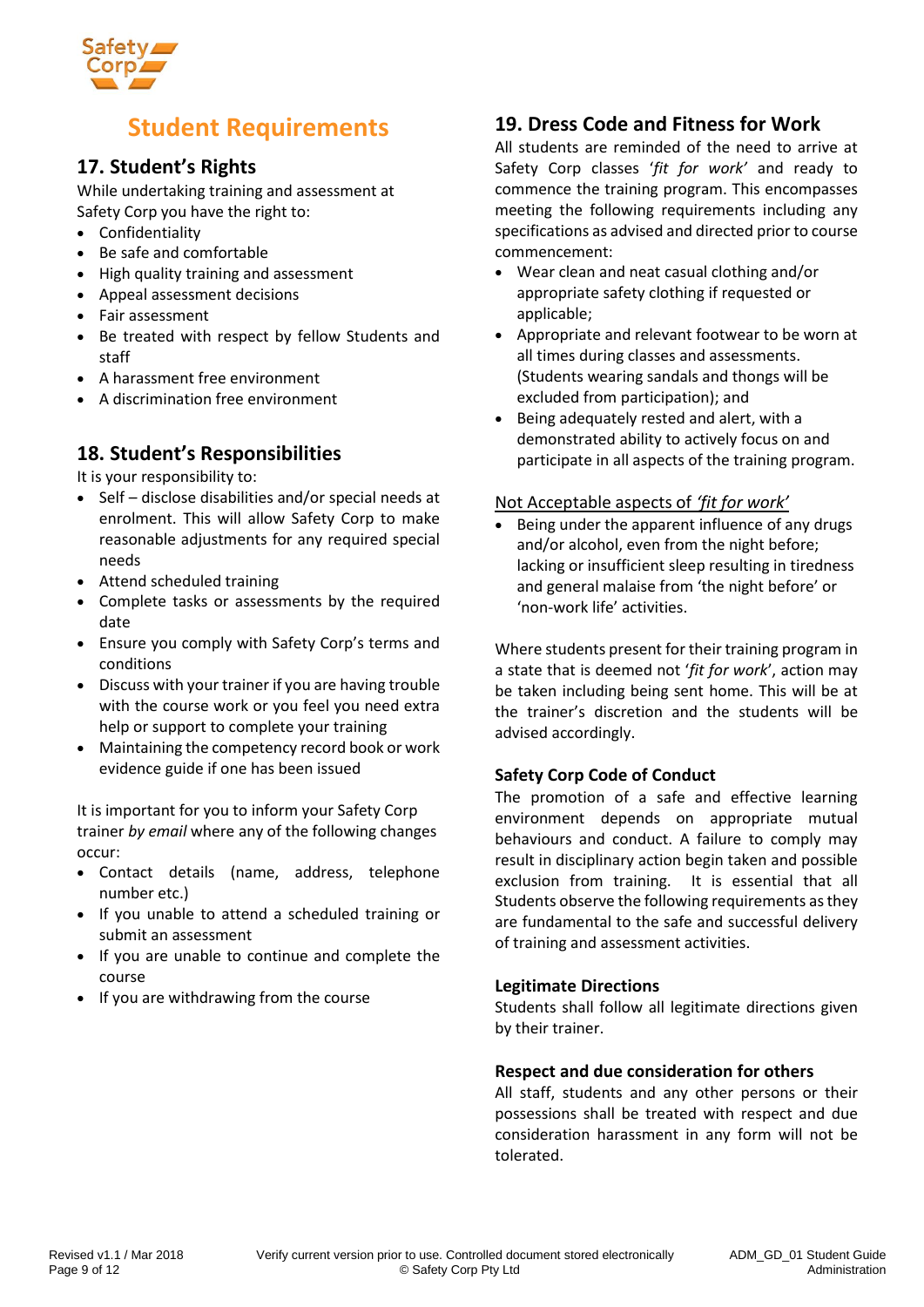

#### **Attendance**

Students must attend the training course each day on time and are expected to participate fully and actively in all activities.

#### **Absences**

Students must, at all times, notify the trainer should they need to leave the premises outside specified breaks.

#### **Maintenance of Site Facilities**

Students are requested to leave facilities and premises in the same condition as they are found.

#### **Work Health and Safety**

Students have a responsibility to carry out tasks without risk of injury to themselves or others. Appropriate personal protective clothing and equipment must be worn at all times when performing practical tasks. Safety Corp ensures that all safety related matters are in line with the *Work Health and Safety Act 2011* and *Work Health and Safety Regulations 2017.*

#### **Smoking**

All students are reminded that Safety Corp does not allow smoking on our premises and as such, smoking is banned in any and all workplaces as per requirements. Students who wish to smoke may only do so in the designated area.

**Safety Corp has a zero-tolerance policy** towards illegal drugs. Any person found to be in possession or under the influence of illegal drugs will be asked to leave the premises. Any person found to be under the influence of drugs or alcohol that will adversely affect their performance will be asked to leave the premises.

In some cases, prescription drugs, will affect your performance, please discuss this with your trainer prior to course commencement.

**Cheating or plagiarism** (copying of someone else's work) will not be tolerated and will result in the student's assessment being dismissed. We expect that our staff will maintain a professional and ethical working relationship with all other staff, management and students. Any breach of our disciplinary standards will be discussed with the trainer and the RTO Manager and the appropriate action will be taken.

If you wish to express a complaint in relation to the disciplinary action taken, you have the opportunity to follow our complaints procedure. This can be found on the *[Resources](http://www.safetycorp.com.au/resources)* page which is located on the website: [www.safetycorp.com.au](http://www.safetycorp.com.au/)

#### **Assessments**

#### <span id="page-9-0"></span>**20. Assessment Methods**

Our assessments and assessment methods will ensure that we focus on the application of the skill and knowledge as required in the workplace, including:

- Task skills (actually doing the job);
- Task management skills (managing the job);
- Contingency management skills (what happens if something goes wrong); and
- Job Role environments skills (managing your job and its interaction with others around you).

To validate your assessment, we require the demonstration of skills and knowledge across a range of environments and contexts relevant to the unit or module. Depending on the course each unit of competency contains reading, research and written assignments, some of which must be submitted for marking. In addition, you will be expected to complete practical assessments for some areas of the nominated course.

If you have difficulty understanding any of the set work, or would like to substitute work based evidence for a set assignment, please discuss this with your trainer or assessor. This will allow you to apply your skills in your job role and using your employer's protocols and processes.

Safety Corp will ensure that we assess you in sufficient detail to ensure that we can determine that you have attained competency. Staff is available to discuss and provide limited professional advice as to the outcomes of the assessment process and guidance on future options.

All assessment tasks must consider any language, literacy and numeracy issues, cultural issues or any other individual needs related to the assessment.

Re-assessment is available on appeal; see further details on the *[Resources](http://www.safetycorp.com.au/resources)* page which is located on the website: [www.safetycorp.com.au](http://www.safetycorp.com.au/)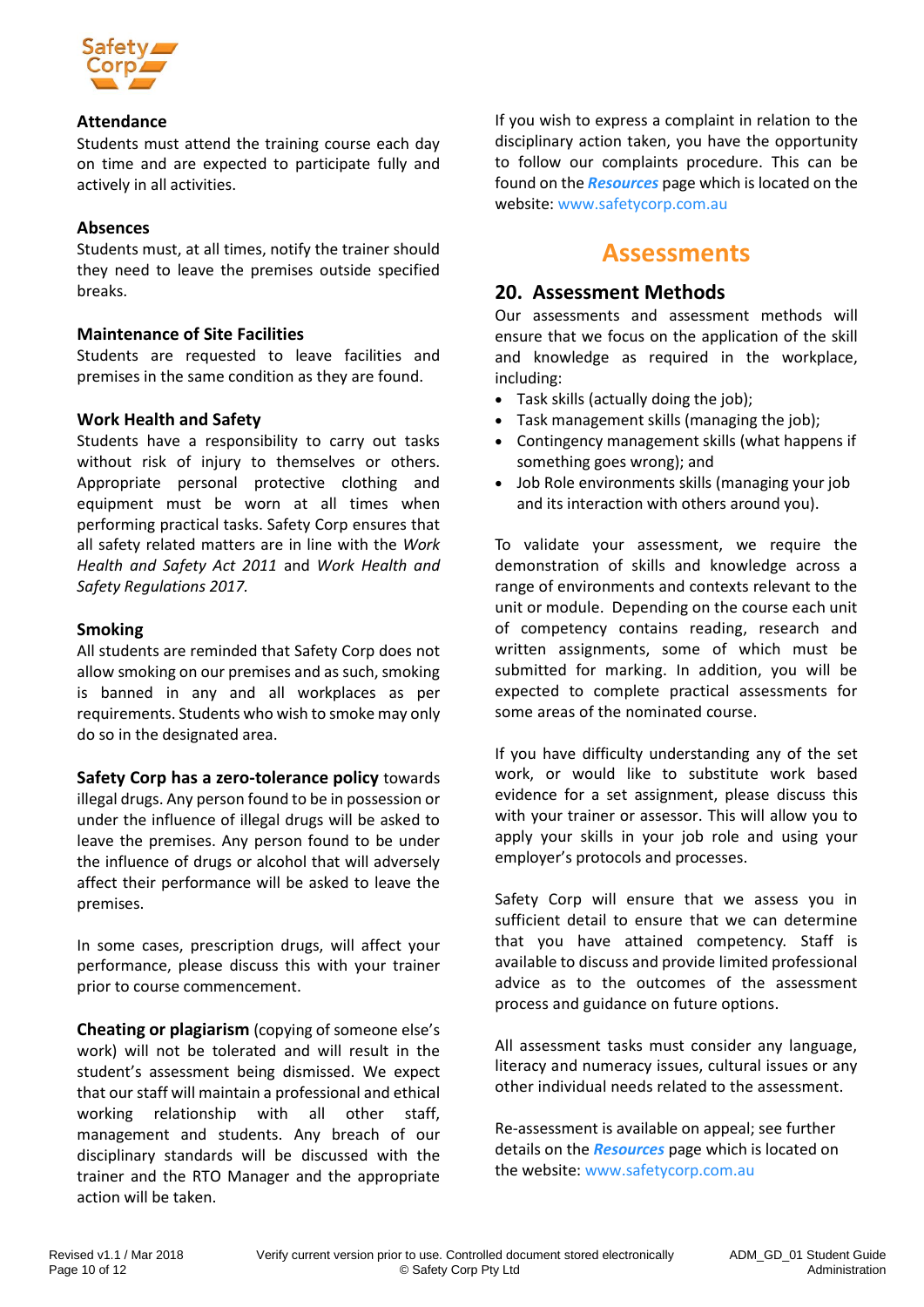

#### <span id="page-10-0"></span>**21. Completing Your Assessments**

Assessments can be completed in two forms:

- **Book form** where you complete the work in hard copy and where this document is then scanned into the student database.
- **Online** Our new approach is to use a system called Cloud Assess where you will be able to complete assessments online from any device (computer, phone, tablet) and from anywhere. Your trainer can assess your work and give feedback to whether you are competent or not yet competent. This easy and fast approach will allow you to complete your assessment work with ease. The trainer will instruct you as to how to log onto the system, allowing you to commence your course as soon as possible.

#### <span id="page-10-1"></span>**22. Dictation or Copying of Assessment Answers**

On NO occasion is it acceptable for assessors or instructors to conduct assessments that allow students to copy the 'Sample Answers' or dictated answers into their assessment.

Answers to questions should be in the student's own wording.

- Where answers reflect requirements of each respective Australian State/Territory, legislative and/or regulatory research to be completed by the student and/or show specific requirements such as plant equipment, direct legislative quotes etc., the assessor may use personal reference tools in class to build the requirements of an answer but not as the sole basis of the answer.
- If students work within a 'group' in the classroom, this should be written on the top of each assessment "This work was completed as a group exercise with the following participants..."
- Safety Corp will audit all assessments within courses that are delivered. This will be a random audit to ensure that the guidelines are met for compliance.
- Where evidence suggests answers were dictated or the student copied material, a full investigation will be undertaken by Safety Corp that if found to be in breach of Safety Corp's policy, students will be re-examined. This may or may not involve additional cost, depending on the circumstances.

#### <span id="page-10-2"></span>**23. Assessment Feedback**

Safety Corp ensure that all students are given adequate feedback following assessment for them to be satisfied of:

- Validation of the level of their current competencies and knowledge.
- Offering positive reinforcement and commendation of good study and work habits.
- The reasons why a particular assessment was awarded NYC, and assistance in the preparation and resubmission/rescheduling of assessments.
- Covering the student information requirements in anticipation of an appeal that must be internally or externally moderated.

This feedback shall be in writing and evidenced on all assessment evidence and assessor report forms. Where the feedback was given verbally, a file note summarising the assessment feedback given shall be initialled by both student and assessor and placed on file.

Copies of the assessment evidence, including all feedback, shall be placed on the Student File and must be stored for 6 months after graduation.

It is permissible for this evidence to be stored electronically: scanned in to .pdf and stored on the server, burned to CD-ROM or saved to a storage device.